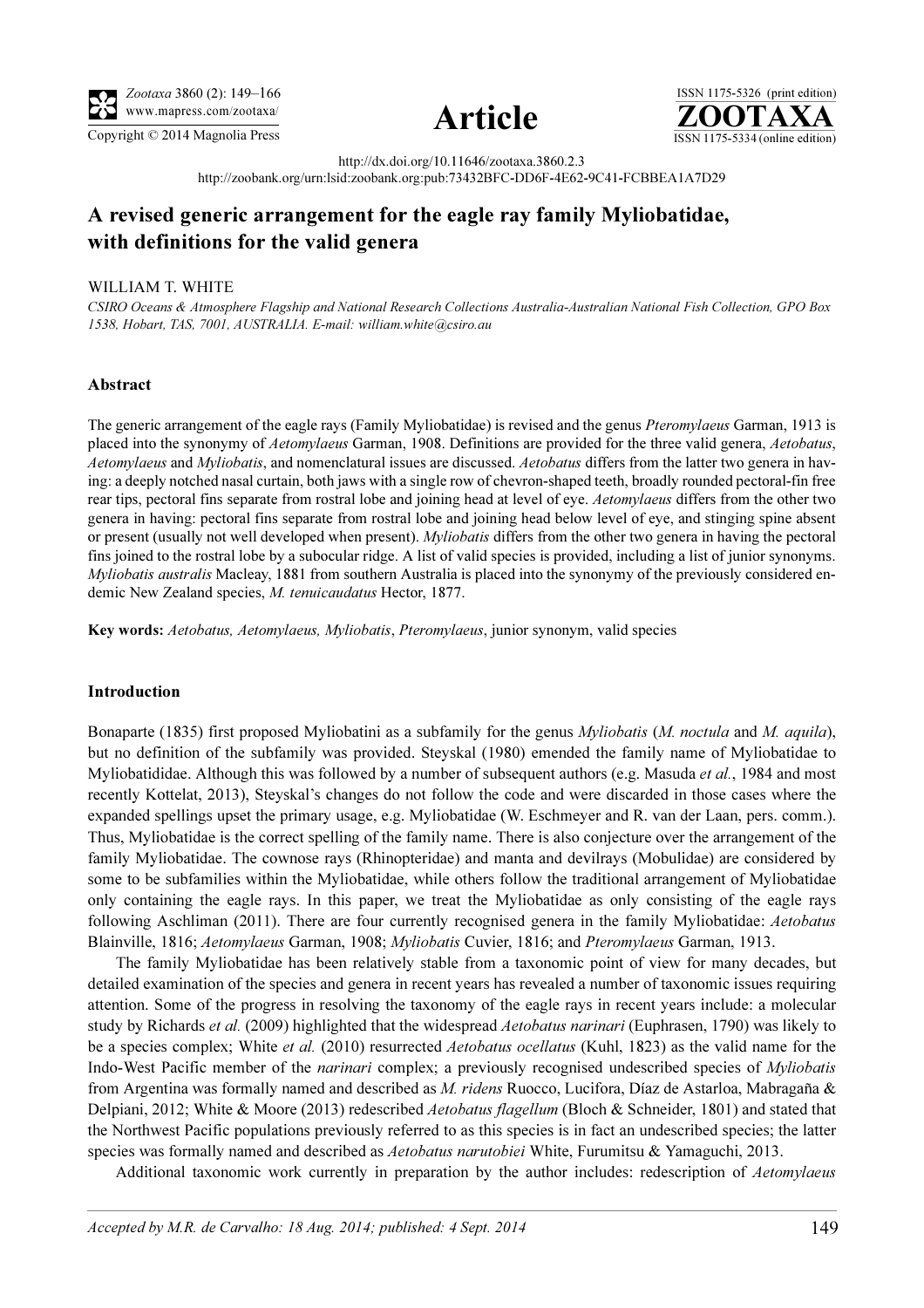[Campbell, James Maclaine and Oliver Crimmen \(British Museum of Natural History, London, UK\); and Romain](http://dx.doi.org/10.5479/si.00963801.9-563.220) Causse, Bernard Séret, Guy Duhamel, Patrice Pruvost, Zora Gabsi and Claude Ferrara (Muséum national d'Histoire naturelle, Paris, France); Simon Weigmann, Ralf Thiel and Matthias Stehmann (ZMH, Hamburg, Germany); Ronald de Ruiter and Martien van Oijen (RMNH, Leiden, Netherlands); Gento Shinohara, Masanori Nakae, Fumihito Tashiro and Eri Katayama (NSMT, Tokyo, Japan); Hisashi Imamura, Mamoru Yabe, Kazuhiro Nakaya, Junro Kawuichi, Keisuke Ogimoto and other students (HUMZ, Hokkaido, Japan); Atsuko Yamaguchi and Keisuke Furumitsu (Nagasaki University, Japan); and Hsuan-Ching Ho (NMMBP, Taiwan). I would also like to thank Bob Ward (CSIRO), Gavin Naylor, Shannon Corrigan and Elisabeth Rochel (College of Charleston, South Carolina) for their invaluable molecular work which has been cited in this paper. I would also like to thank the following people for assisting with obtaining specimens in the field: Alec B.M. Moore (RSK, UK); Fahmi (LIPI, Indonesia); Dharmadi (RCFMC, Indonesia); John Stevens (CSIRO, Hobart). John Pogonoski (CSIRO, Hobart) captured meristic information and provided editorial feedback on the final manuscript. Specimens from Indonesia were collected during surveys funded by the Australian Centre for International Agricultural Research (ACIAR).

#### References

Agassiz, L. (1843) Recherches sur les poissons fossiles. Petitpierre, Neuchâtel, 668 pp. [Switzerland]

- Agassiz, L. (1858) A new species of skate from the Sandwich Islands. Proceedings of the Boston Society of Natural History, 6, 385.
- Annandale, N. (1909) Report on the fishes taken by the Bengal fisheries steamer "Golden Crown." Part I, Batoidei. Memoirs of the Indian Museum,  $2(1)$ ,  $1-58$ .
- Applegate, S.P. & Fitch, J.E. (1964) A new species of eagle ray, *Myliobatis longirostris*, from Baja California, Mexico. California Fish and Game, 50 (3), 189–194.
- Aschliman, N.C. (2011) [The batoid Tree of Life: Recovering the patterns and timing of the evolution of skates, rays and allies](http://dx.doi.org/10.1371/journal.pone.0083785) [\(Chondrichthyes: Batoidea\).](http://dx.doi.org/10.1371/journal.pone.0083785) PhD Thesis, The Florida State University, Tallahassee, Florida, 76 pp.
- Basilewsky, S. (1855) Ichthyographia Chinae borealis. Nouveaux mémoires de la Société impériale des naturalistes de Moscou, 10, 215–263.
- Bigelow, H.B. & Schroeder, W.C. (1953) Fishes of the western North Atlantic. Part two. Sawfishes, guitarfishes, skates and rays. Memoirs of the Sears Foundation of Marine Research, 1 (pt 2), 1–514.
- Blainville, H. de (1816) Prodrome d'une nouvelle distribution systématique du règne animal. [Bulletin de la Société](http://dx.doi.org/10.11646/zootaxa.3752.1.12) [Philomathique de Paris](http://dx.doi.org/10.11646/zootaxa.3752.1.12), 8, 105–112, 121–124.
- Blainville, H. de (1825) Vertébrës. Class V. Poissons. In: Vieillot, L.P., Blainville, H.M. de, Desmarest, A.G. Faune Française; ou histoire naturelle, générale et particuliére des animaux qui se trouvent en France, constamment ou passagèrement, à la surface du sol, dans les eaux qui le baignent, et dans le littoral des mers qui le bornent, 1820–1830 (Livr. 13 & 14), 1–96.
- Bleeker, P. (1852) Bijdrage tot de kennis der Plagiostomen van den Indischen Archipel. Verhandelingen van het Bataviaasch Genootschap van Kunsten en Wetenschappen. 24 (art. 12), 1–92.
- Bleeker, P. (1854) Faunae ichthyologicae japonicae. Species Novae. Natuurkundig Tijdschrift voor Nederlandsch Indië, 6, 395–426.
- Bloch, M.E. & Schneider, J.G. (1801) Systema ichthyologiae iconibus ex illustratum. Vol. 2. Sandriano Commissum, Berlin, 584 pp.
- Bonaparte, C.L. (1833) Iconografia della fauna italica per le quattro classi degli animali vertebrati. Tomo III. Pesci. Roma. Fasc. 2–5, puntata 7–28.
- Bonaparte, C.L. (1835) Iconografia della fauna italica per le quattro classi degli animali vertebrati. Tomo III. Pesci. Roma. Fasc. 12–14, puntata 59–79.
- Bory de Saint-Vincent, J.B.G.M. (1822) Pisces accounts. In: Dictionnaire Classique d'Histoire Naturelle. J. Tastu, Paris, pp.  $1-2.$
- Bory de Saint-Vincent, J.B.G.M. (1828) Pisces accounts. In: Dictionnaire Classique d'Histoire Naturelle. J. Tastu, Paris, pp. 13–14.
- Cantor, T.E. (1849) Catalogue of Malayan fishes. Journal and Proceedings of the Asiatic Society of Bengal, 18, 983–1443.
- Capapé, C. & Desoutter, M. (1979) Nouvelle description de Aetomylaeus nichofi (Bloch et Schneider, 1801) (Pisces, Myliobatidae). Premières observations biologiques. Cahiers de l'Indo-Pacifique, 4, 305–322.
- Capapé, C. & Quignard, J.P. (1974) Dimorphisme sexuel et observations biologiques sur Myliobatis aquila (L., 1758). Contribution a l'etude systematique du genre Myliobatis, Cuvier, 1817. Annali del Museo civico di storia naturale Giacomo Doria, 50, 1–27.
- Capapé, C. & Quignard, J.P. (1975) Contribution à la systématique et à la biologie de Pteromylaeus bovinus (Geoffroy Saint-Hilaire, 1817), (Pisces, Myliobatidae) des côtes tunisiennes. Bulletin du Muséum national d'histoire naturelle, 3e série (n° 338, Zoologie), 240, 1329–1347.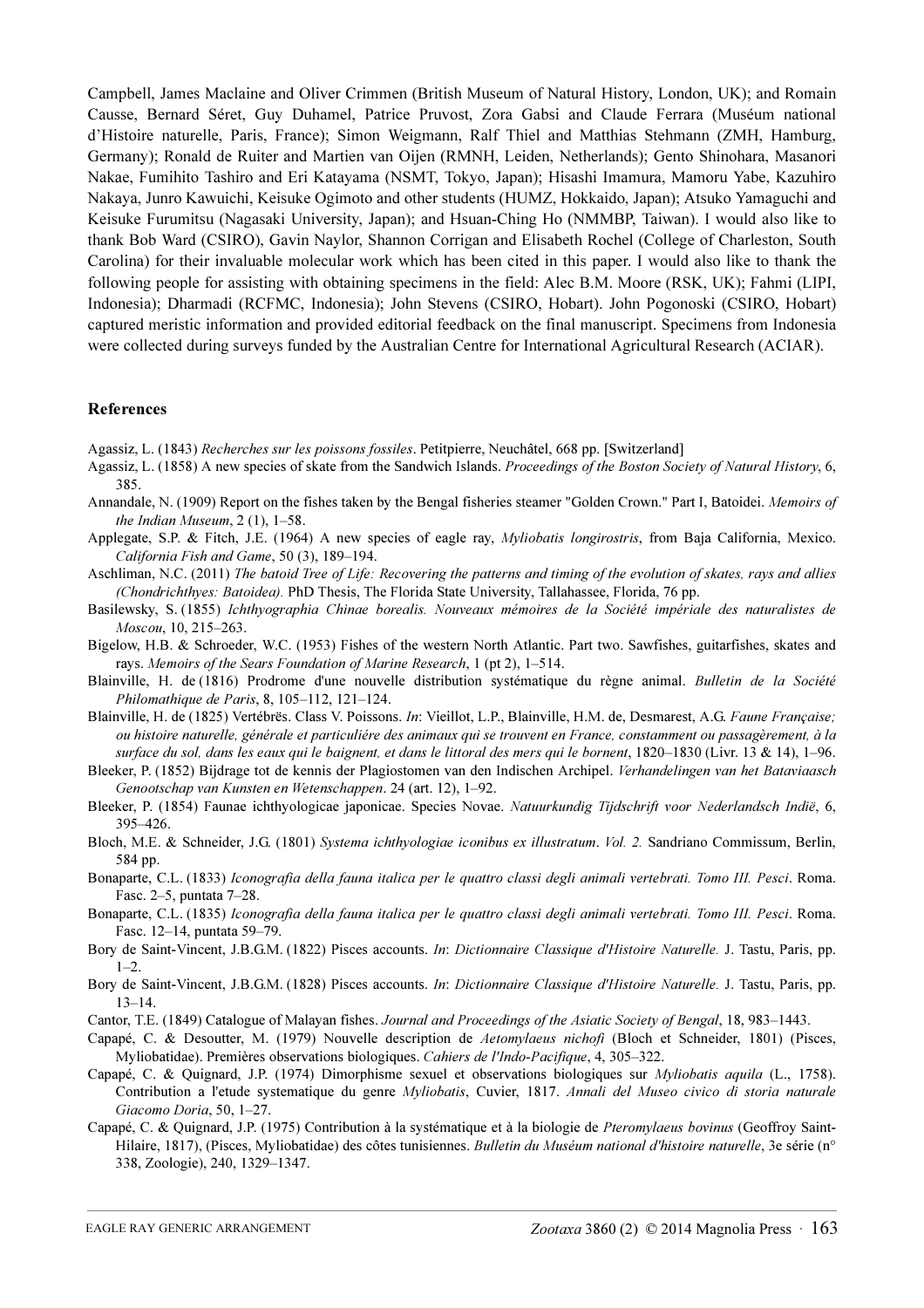- Cuvier, G. (1816) Le Règne Animal distribué d'après son organisation pour servir de base à l'histoire naturelle des animaux et d'introduction à l'anatomie comparée. Les reptiles, les poissons, les mollusques et les annélides. Vol. 2. I<sup>st</sup> Edition. Chez Déterville, Paris, 532 pp.
- Cuvier, G. (1829) Le Règne Animal, distribué d'après son organisation, pour servir de base à l'histoire naturelle des animaux et d'introduction à l'anatomie comparée. Vol. 2. 2<sup>nd</sup> Edition. Chez Déterville, Paris, 406 pp.
- de Buen, F. (1926) Catálogo ictiológico del Mediterráneo español y de Marruecos recopilando lo publicado sobre peces de las costas mediterránea y próximas del Atlántico (Mar de España). Resultado de las campañas realizadas por acuerdos internacionales. Num. 2. Instituto Español de Oceanografía, Madrid, 221 pp.
- Dulĉić, J., Lipej, L., Bonaca, M.O., Jenko, R., Grbec, B., Guélorget, O. & Capapé, C. (2008) The bull ray, Pteromylaeus bovinus (Myliobatidae), in the northern Adriatic Sea. Cybium, 32, 119–123.
- Duméril, A.H.A. (1861) Poissons de la côte occidentale d'Afrique. Archives du Muséum d'Histoire Naturelle, Paris, 10, 241–268.
- Duméril, A.H.A. (1865) Histoire naturelle des poissons ou ichthyologie générale. Tome Premier. I. Elasmobranches. Plagiostomes et Holocéphales ou Chimères. Vol. 1. Librairie Encyclopédique de Roret, Paris, 720 pp.
- Eschmeyer, W.N. (Ed.) (2014) Catalog of fishes: genera, species, references. Available from: http://research.calacademy.org/ research/ichthyology/catalog/fishcatmain.asp (accessed 12 April 2014)

Euphrasen, B.A. (1790) Raja (Narinari). Kongliga Vetenskaps Akademiens nya Handlingar, Stockholm, 11, 217–219.

- Forsskål, P. (1775) Descriptiones animalium avium, amphibiorum, piscium, insectorum, vermium; quae in itinere orientali observavit. Post mortem auctoris edidit Carsten Niebuhr. Hauniae, 164 pp.
- Fowler, H.W. (1941) Contributions to the biology of the Philippine archipelago and adjacent regions. The fishes of the groups Elasmobranchii, Holocephali, Isospondyli, and Ostariophysi obtained by the United States..."Albatross" in 1907 to 1910, chiefly in the Philippine Islands and adjacent seas. Bulletin of the United States National Museum, No. 100 (13), 1–879. http://dx.doi.org/10.5479/si.00963801.90-3106.1
- Garman, S. (1885) Notes and descriptions taken from selachians in the U. S. National Museum. Proceedings of the United States National Museum, 8 (no. 482), 39–44.

http://dx.doi.org/10.5479/si.00963801.482.39

Garman, S. (1908) New Plagiostomia and Chismopnea. Bulletin of the Museum of Comparative Zoology, 51 (9), 249–256.

Garman, S. (1913) The Plagiostomia (sharks, skates, and rays). Memoirs of the Museum of Comparative Zoology, 36, 1–51.

- Geoffroy St. Hilaire, E. (1817) Poissons du Nil, de la mer Rouge et de la Méditerranée. In: Description de l'Egypte ou recueil des observations et des recherches qui ont été faites en Égypte pendant l'expedition de l'Armée français, publié par les ordres de sa Majesté-L'Empereur Napoléon le Grand. (Imprimerie Impériale). Histoire Naturelle, 1 (1), pls. 18–27. [Paris]
- Gill, T.N. (1862) Note on some genera of fishes of western North America. Proceedings of the Academy of Natural Sciences of Philadelphia, 14, 329–332.
- Gill, T.N. (1865) Note on the family of myliobatoids, and on a new species of Aetobatis. Annals of the Lyceum of Natural History of New York, 8 (13), 135–138.
- Gill, T.N. (1873) Catalogue of the fishes of the east coast of North America. United States Commission of Fish and Fisheries, Report of the Commissioner, 1873 [1], 779–822.
- Gill, T.N. (1893) Families and subfamilies of fishes. Memoirs of the National Academy of Science, 6 (6), 127–138.
- Girard, C.F. (1856) Contributions to the ichthyology of the western coast of the United States, from specimens in the museum of the Smithsonian Institution. Proceedings of the Academy of Natural Sciences of Philadelphia, 8, 131–137.
- Gray, J.E. (1834) Illustrations of Indian zoology; chiefly selected from the collection of Major-General Hardwicke, F.R.S. Vol. 1. & 2. Treuttel, Wurtsz, Treuttel, Jun. and Richter, London, Pls. 1–202. [20 parts in 2 vols]
- Günther, A. (1870) Catalogue of the fishes in the British Museum. Catalogue of the Physostomi, containing the families Gymnotidae, Symbranchidae, Muraenidae, Pegasidae, and of the Lophobranchii, Plectognathi, Dipnoi, ...[thru] ... Leptocardii, in the British Museum. Vol. 8. The Trustees of the British Museum, London, 549 pp.
- Hector, J. (1877) Notes on New Zealand ichthyology. Transactions New Zealand Institute, 9 (62), 465–469.
- Jordan, D.S. (1917) The genera of fishes, from Linnaeus to Cuvier, 1758–1833, seventy-five years, with the accepted type of each. A contribution to the stability of scientific nomenclature. Leland Stanford Jr. University Publications, University Series, 27, 1–161.
- Jordan, D.S. (1920) The genera of fishes, part IV, from 1881 to 1920, thirty-nine years, with the accepted type of each. A contribution to the stability of scientific nomenclature. Leland Stanford Jr. University Publications, University Series, 43, 411–576.
- Jordan, D.S. & Evermann, B.W. (1896) A check-list of the fishes and fish-like vertebrates of North and Middle America. United States Commission of Fish and Fisheries, Report of the Commissioner, 21 (Appendix 5), 207–584.
- Jordan, D.S. & Evermann, B.W. (1898) The fishes of North and Middle America: a descriptive catalogue of the species of fishlike vertebrates found in the waters of North America north of the Isthmus of Panama. Part III. Bulletin of the United States National Museum, 47, 2183–3136.
- Jordan, D.S. & Evermann, B.W. (1917) The genera of fishes, from Linnaeus to Cuvier, 1758–1833, seventy-five years, with the accepted type of each. A contribution to the stability of scientific nomenclature. Leland Stanford Jr. University Publications, University Series, 27, 1–161.
- Klein, J.T. (1775) Neuer Schauplatz der Natur, nach den Richtigsten Beobachtungen und Versuchen, in alphabetischer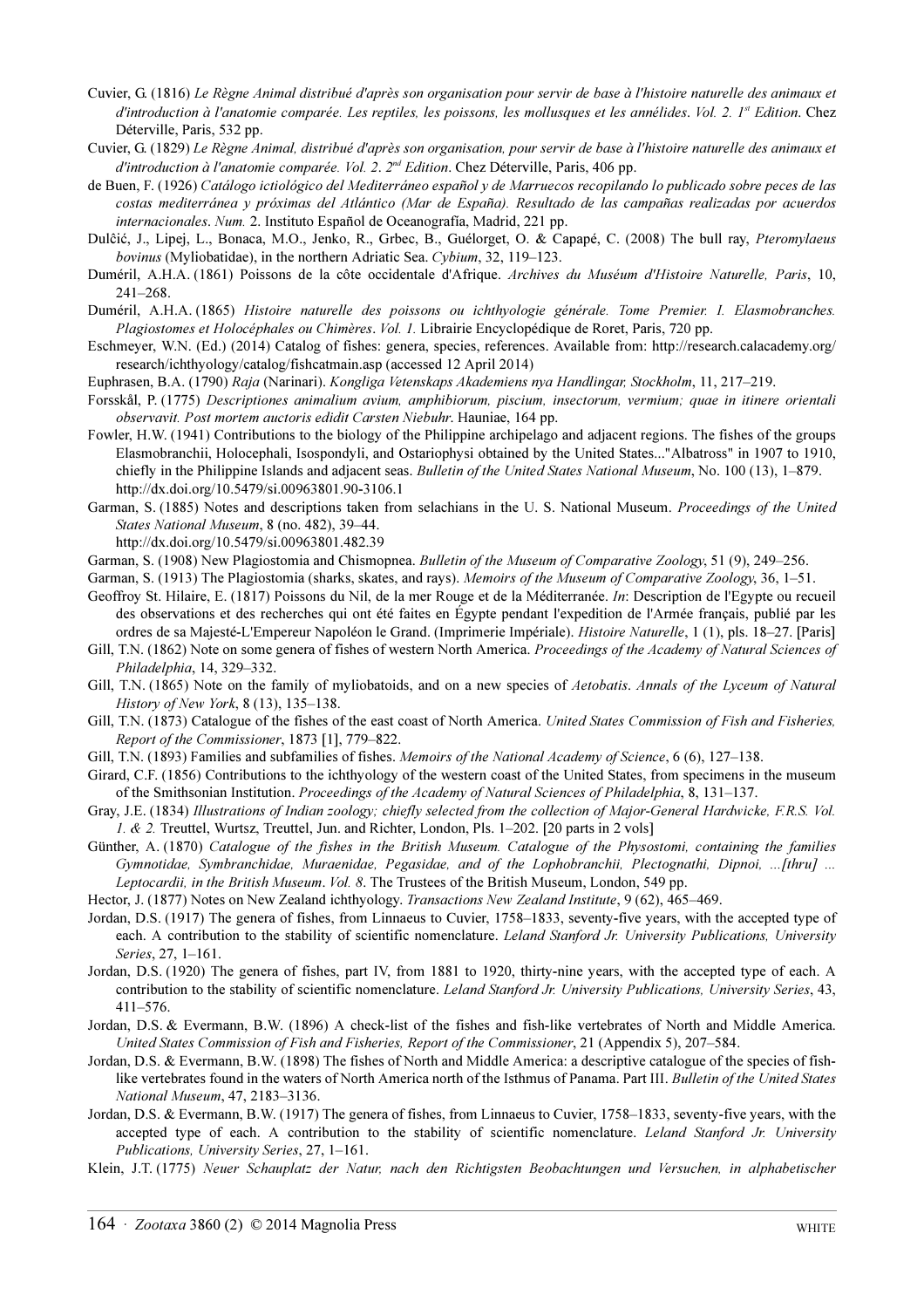Ordnung, vorgestellt durch eine Gesellschaft von Gelehrten. Vol. 1. Weidmann, Leipzig, 1044 pp.

- Kottelat, M. (2013) The fishes of the inland waters of southeast Asia: a catalogue and core bibiography of the fishes known to occur in freshwaters, mangroves and estuaries. The Raffles Bulletin of Zoology Supplement, No. 27, 1–663.
- Kuhl, H. & van Hasselt, J.C. (1823) Uittreksel uit een' brief van Dr. J. C. van Hasselt, aan den Heer C. J. Temminck. Algemein Konst- en Letter-bode I Deel (no. 20), 315–317.
- Last, P.R. & Stevens, J.D. (2009) Sharks and Rays of Australia. 2<sup>nd</sup> Edition. CSIRO Publishing, Collingwood, 644 pp.
- Lesueur, C.A. (1817) Description of three new species of the genus Raja. Journal of the Academy of Natural Sciences, Philadelphia, 1 (pt 1, no. 3), 41–45.
- Lesueur, C.A. (1824) Description of several species of the Linnaean genus Raia, of North America. Journal of the Academy of Natural Sciences, Philadelphia, 4 (pt 1), 100–121.
- Lichtenstein, M.H.C. (1844) Descriptiones animalium quae in itinere ad Maris Australis terras per annos 1772, 1773 et 1774 suscepto, collegit observavit et delineavit Ioannes Reinoldus Forster ... nunc demum editae ... Henrico Lichtenstein. Berlin, 423 pp.
- Linnaeus, C. (1758) Systema Naturae, Ed. X. (Systema naturae per regna tria naturae, secundum classes, ordines, genera, species, cum characteribus, differentiis, synonymis, locis. Tomus I. Editio decima, reformata.) Vol. 1. Holmiae, 824 pp.
- Lovejoy, N.R. (1996) Systematics of myliobatid elasmobranchs: with emphasis on the phylogeny and historical biogeography of neotropical freshwater stingrays (Potamotrygonidae: Rajiformes). Zoological Journal of the Linnean Society, 117, 207–257.

http://dx.doi.org/10.1111/j.1096-3642.1996.tb02189.x

- Macleay, W. (1881) A descriptive catalogue of Australian fishes. Part IV. Proceedings of the Linnaean Society of New South Wales, 6 (2), 202–387.
- Masuda, H., Amaoka, K., Araga, C., Uyeno, T. & Yoshino, T. (1984) The fishes of the Japanese Archipelago. Tokai University Press, Tokyo 1–437
- McClelland, J. (1841) On two undescribed species of skate, or Raidae. Calcutta Journal of Natural History, 1, 59–60.
- Miklukho-Maclay, N. & Macleay, W. (1886) Plagiostomata of the Pacific. Part III. Proceedings of the Linnean Society of New South Wales, 10, 673–678.
- Mitchill, S.L. (1815) The fishes of New-York, described and arranged. Transactions of the Literary and Philosophical Society of New-York, 1 (5), 355–492.
- Müller, J. & Henle, F.G.J. (1837) Über die Gattungen der Haifische und Rochen nach einer con ihm mit Hrn. Henle unternommenen gemeinschaftlichen Arbeit über die Naturgeschichte der Knorpelfische. Bericht Akademie der Wissenschaften zu Berlin, 1837, 111–118.
- Müller, J. & Henle, F.G.J. (1841) Systematische Beschreibung der Plagiostomen. Plagiostomen, Berlin, 1841, 103–200.
- Naylor, G.J.P., Caira, J.N., Jensen, K., Rosana, K.A.M., Straube, N. & Lakner, C. (2012) Elasmobranch phylogeny: a mitochondrial estimate based on 595 species. In: Carrier, J.C., Musick, J.A. & Heithaus, M.R. (Eds.), Biology of sharks and their relatives.  $2^{nd}$  Edition. CRC Press, Boca Raton, pp. 31–56.
- Nishida, K. (1990) Phylogeny of the suborder Myliobatidoidei. Memoirs of the Faculty of Fisheries, Hokkaido University, 37, 1–108.
- Ogilby, J.D. (1911) Descriptions of new or insufficiently described fishes from Queensland waters. Annals of the Queensland Museum, 10, 36–58.
- Philippi, R.A. (1892) Algunos peces de Chile. Las rayas, Callorrhynchus i Orthagoriscus Chilenos. Anales del Museo Nacional de Chile. Primera seccion, Zoología, No. 3, 1–16.
- Quoy, J.R.C. & Gaimard, J.P. (1824) Description des Poissons. Chapter IX. In: Freycinet, L. de. Voyage autour du Monde, exécuté sur les corvettes de L. M. 'L'Uranie' et 'La Physicienne,' pendant les années 1817, 1818, 1819 et 1820. Paris, 328 pp.
- Richards, V.P., Henning, M., Witzell, W. & Shivji, M.S. (2009) Species delineation and evolutionary history of the globally distributed spotted eagle ray (Aetobatus narinari). Journal of Heredity, 100, 273–283. http://dx.doi.org/10.1093/jhered/esp005
- Richardson, J. (1846) Report on the ichthyology of the seas of China and Japan. Report of the British Association for the Advancement of Science, 15th meeting (1845), 187–320.
- Roule, L. (1919) Poissons provenant des campagnes du yacht "Princesse-Alice" (1891–1903) et du yacht "Hirondelle II" (1914). Resultats du compagnes scientifique accouplies sur son Yacht Par Albert 1er, prince souverain de Monoco Campagnes Sci. Prince Albert I, 52, 1–191.
- Ruocco, N.L., Lucifora, L.O., Díaz de Astarloa, J.M., Mabragaña, E. & Delpiani, S.M. (2012) Morphology and DNA barcoding reveal a new species of eagle ray from the southwestern Atlantic: Myliobatis ridens sp. nov. (Chondrichthyes: Myliobatiformes: Myliobatidae). Zoological Studies, 51 (6), 862–873.
- Rüppell, W.P.E.S. (1837) Neue Wirbelthiere zu der Fauna von Abyssinien gehörig. Fische des Rothen Meeres. Frankfurt-am-Main, 1837, 53–80.
- Sabaj Pérez, M.H. (Ed.) (2010) Standard symbolic codes for institutional resource collections in herpetology and ichthyology: an Online Reference. Version 1.5 (4 Oct 2010). Available from: http://www.asih.org (accessed 3 April 2014)
- Schinz, H.R. (1822) Das Thierreich eingetheilt nach dem Bau der Thiere als Grundlage ihrer Naturgeschichte und der vergleichenden Anatomie. Mit vielen Zusätzenversehen von H. R. Schinz. Cotta, Stuttgart & Tübingen, 2, 835 pp.